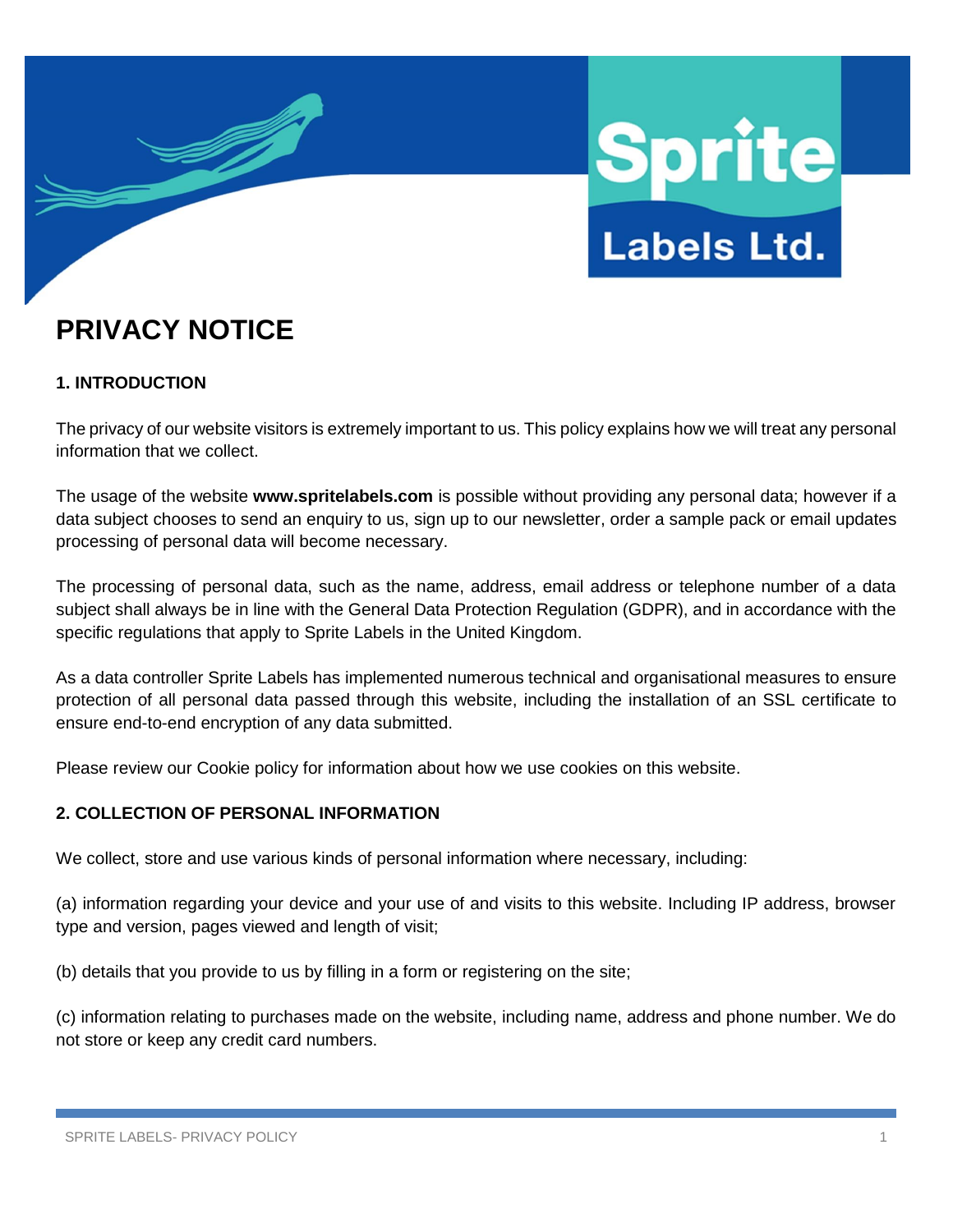When using these general data and information, Sprite Labels does not draw any conclusions about the data subject. Rather, this information is needed to (1) deliver the content of our website correctly, (2) optimize the content of our website, (3) ensure the long-term viability of our information technology systems and website technology, and (4) provide law enforcement authorities with the information necessary for criminal prosecution in case of a cyber-attack. Therefore, Sprite Labels analyzes anonymously collected data and information statistically, with the aim of increasing the data protection and data security of our enterprise, and to ensure an optimal level of protection for the personal data we process. The anonymous data of the server log files are stored separately from all personal data provided by a data subject.

## **3. USE OF PERSONAL INFORMATION**

We only use personal information submitted through our website for the following purposes, unless specifically stated on the page you are interacting with:

(a) to administer our website and business processes;

(b) to personalise the website for you;

(c) to supply to you any services purchased through the website or otherwise;

(d) to send you statements, invoices and payment reminders and to collect payments from you;

(e) to communicate with you for non-marketing purposes, including customer support;

(f) to send you marketing communications relating to our business which we think may be of interest to you. There will always be a simple method of unsubscribing from these communications at any time;

(g) to provide statistical information about our website users to 3rd parties (like Google Analytics), we will never provide anything that makes you personally identifiable unless required to do so by law;

(h) to deal with enquiries and complaints made about or by you relating to our website or the services we provide;

(i) to keep our website and application platforms secure and prevent fraud and abuse.

We will not, without your **express consent**, supply your personal information to any third party for the purpose of their or any other third party's direct marketing.

#### **DISCLOSURE OF PERSONAL INFORMATION**

We may disclose your personal information to:

(a) any of our employees, officers, insurers, professional advisers, agents, suppliers or subcontractors insofar as is reasonably necessary, under strict confidentiality;

(b) any subsidiaries or holding companies;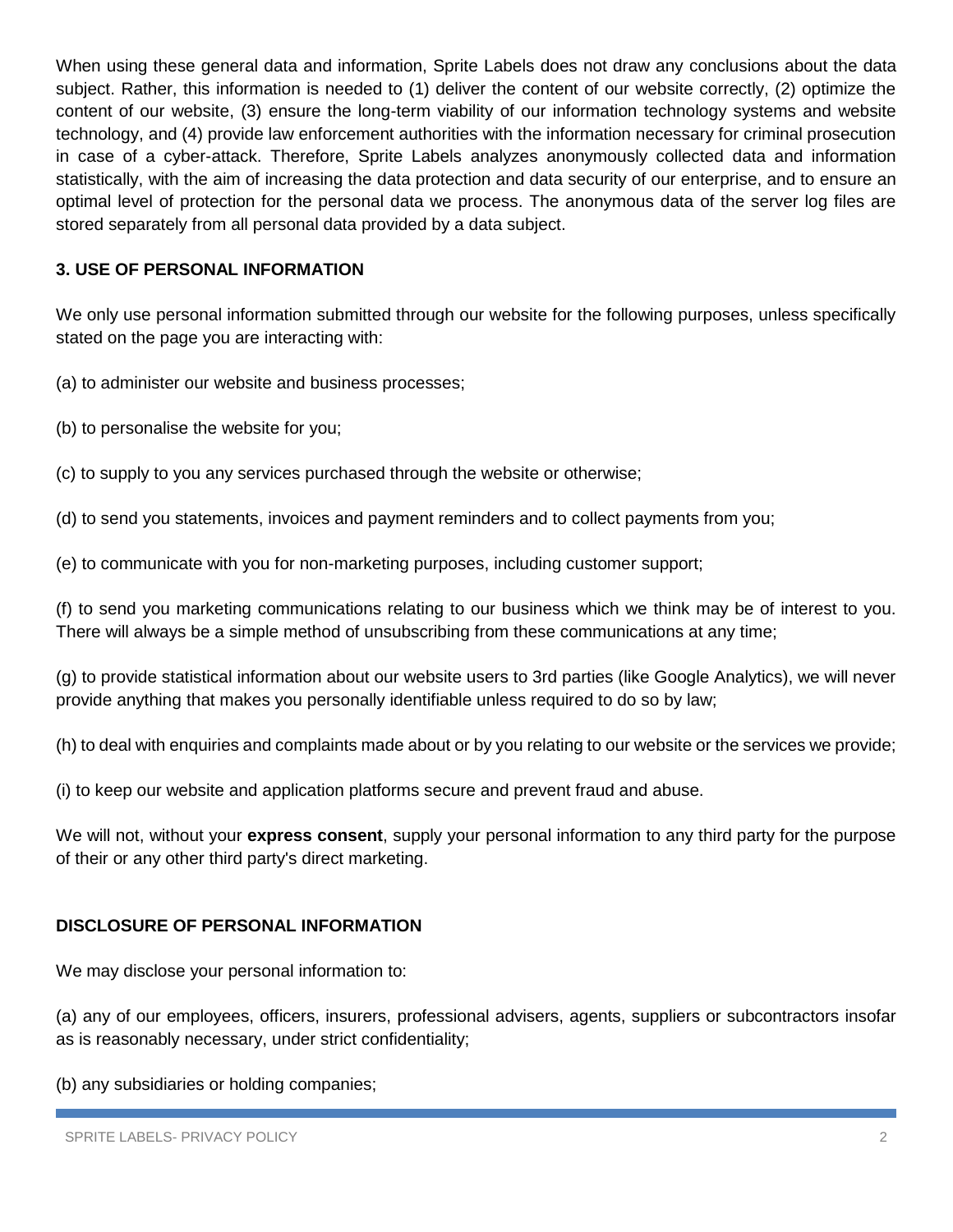(c) the extent that we are required to do so by law; in connection with any ongoing or prospective legal proceedings or in order to establish, exercise or defend our legal rights;

(d) the purchaser (or prospective purchaser) of the any business or asset that we are (or are contemplating) selling, under terms of strict confidentiality;

(e) any person who we may reasonably believe may apply to a relevant authority for disclosure of that personal information where, in our reasonable opinion, the court or authority is reasonably likely to order disclosure.

## **INTERNATIONAL DATA TRANSFERS**

Information that we collect may be transferred to the United States as part of our data retention, processing, backup and security procedures. The United States does not have data protection laws equivalent to those in force in the European Economic Area. You expressly agree to this transfer at our discretion.

## **SECURITY OF PERSONAL INFORMATION**

We take reasonable technical and organisational precautions to prevent loss, misuse or alteration of the personal data we retain.

All of our data is kept on secure (password and firewall protected) servers.

All data submitted through our website, including electronic financial transactions, is protected by encryption technology between your device and our servers.

You acknowledge that transmission of information over the internet is inherently insecure, and while we take steps to protect it, we cannot guarantee the security of data transmitted in this fashion. Data subjects can provide their personal data via another means if there is concern, such as regular mail or by telephone.

You are responsible for keeping the password you use to access this website and any of our other services, completely confidential and non-transferable. We will never ask for your password (except on the login form of the website).

#### **AMENDMENTS**

We may update this policy from time to time by publishing a new version on our website. All versions of this policy will remain accessible indefinitely and you are bound only by the latest version that was in effect at the time of providing us with your data.

## **WITHDRAWAL OF CONSENT**

You may instruct us at any time to cease using your information for marketing purposes. All of our marketing communications have a prominent opt-out option.

#### **SUBJECT ACCESS REQUESTS**